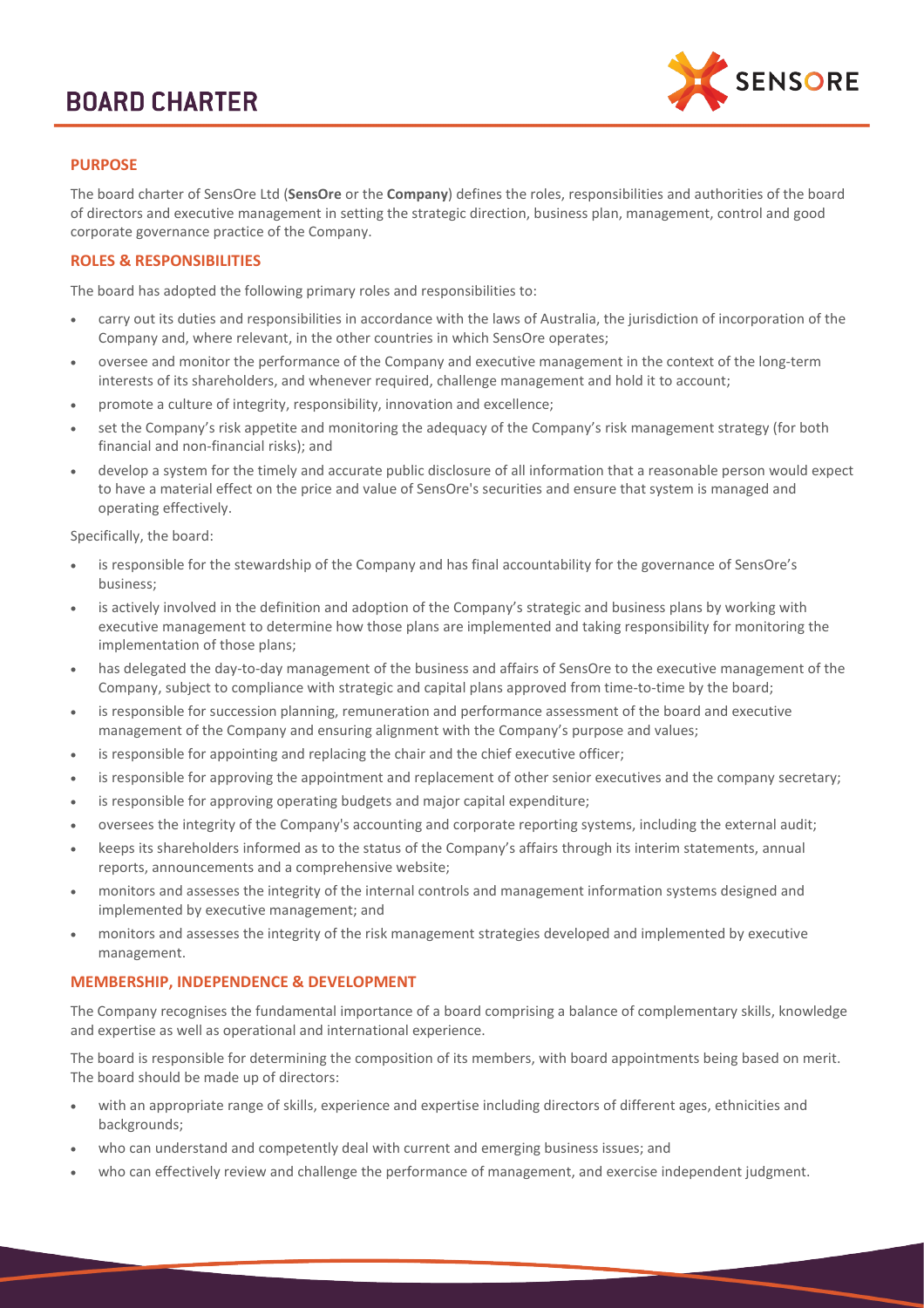# **BOARD CHARTER**



The number of directors is determined in accordance with the Company's constitution and the requirements of the *Corporations Act 2001* (Cth).

Upon appointment, directors and executive management are provided with an induction pack and an employment agreement letter or a non-executive director appointment letter which communicate Company expectations as well as key duties.

Ideally, the board should comprise a majority of independent directors.

The board has adopted several measures to ensure that independent judgement is achieved and maintained in respect of its decision-making processes, which include the following:

- directors are entitled to seek independent professional advice at the Company's expense;
- non-executive directors are encouraged to meet or confer on a regular basis for private discussion of management issues;
- directors having a conflict of interest must immediately declare the conflict to the chairperson and, in relation to a particular item of business, must absent themselves from the board meeting before commencement of discussion and the taking of a vote on the matter;
- independent directors are required to complete an independent director's declaration annually, confirming that no circumstances exist which may affect their independence; and
- directors are encouraged to discuss and make enquiries regarding business and strategic matters with senior executives.

Determinations as to whether a director is independent are made by the other members of the board.

The board has adopted processes to measure annually its own performance and that of its committees, individual directors and senior management.

#### **MEETINGS**

The board will ordinarily meet not less than five times per annum and as frequently as otherwise may be required.

A directors' meeting must be called by not less than 48 hours' notice of a meeting to each director, unless the directors unanimously agree otherwise. Meetings may be called by the chairperson or any two directors.

An agenda will be prepared for each board meeting, prepared by the company secretary in consultation with the chairperson and chief executive officer.

A board meeting quorum shall be determined in accordance with the Company's constitution.

The company secretary is responsible for distributing Board meeting papers to directors prior to meetings. Draft minutes of board meetings shall be prepared by the company secretary and promptly distributed for review by board members following the meeting. The chairperson will seek to have board members approve the minutes within one month of the relevant meeting.

# **CHAIRPERSON & CHIEF EXECUTIVE OFFICER**

A strategic balance is maintained between the responsibilities of the chairman, the chief executive officer, each of the non-executive directors and the company secretary.

SensOre recognises that common corporate governance practice is to elect an independent, non-executive director as chair.

The roles of the chairman and chief executive officer are separate, and the division of responsibilities has been formally approved by the board.

The chairman is primarily responsible for the proper functioning of the board, ensuring sound and productive exchange between directors as well as the board and executive management, and mentoring the Company's executive team.

The chief executive officer is primarily responsible for:

- day-to-day management of the Company's business;
- preparing, adding value to and implementing the Company's annual strategic plan and vision;
- keeping the board informed of all major project proposals and developments by way of specific reports;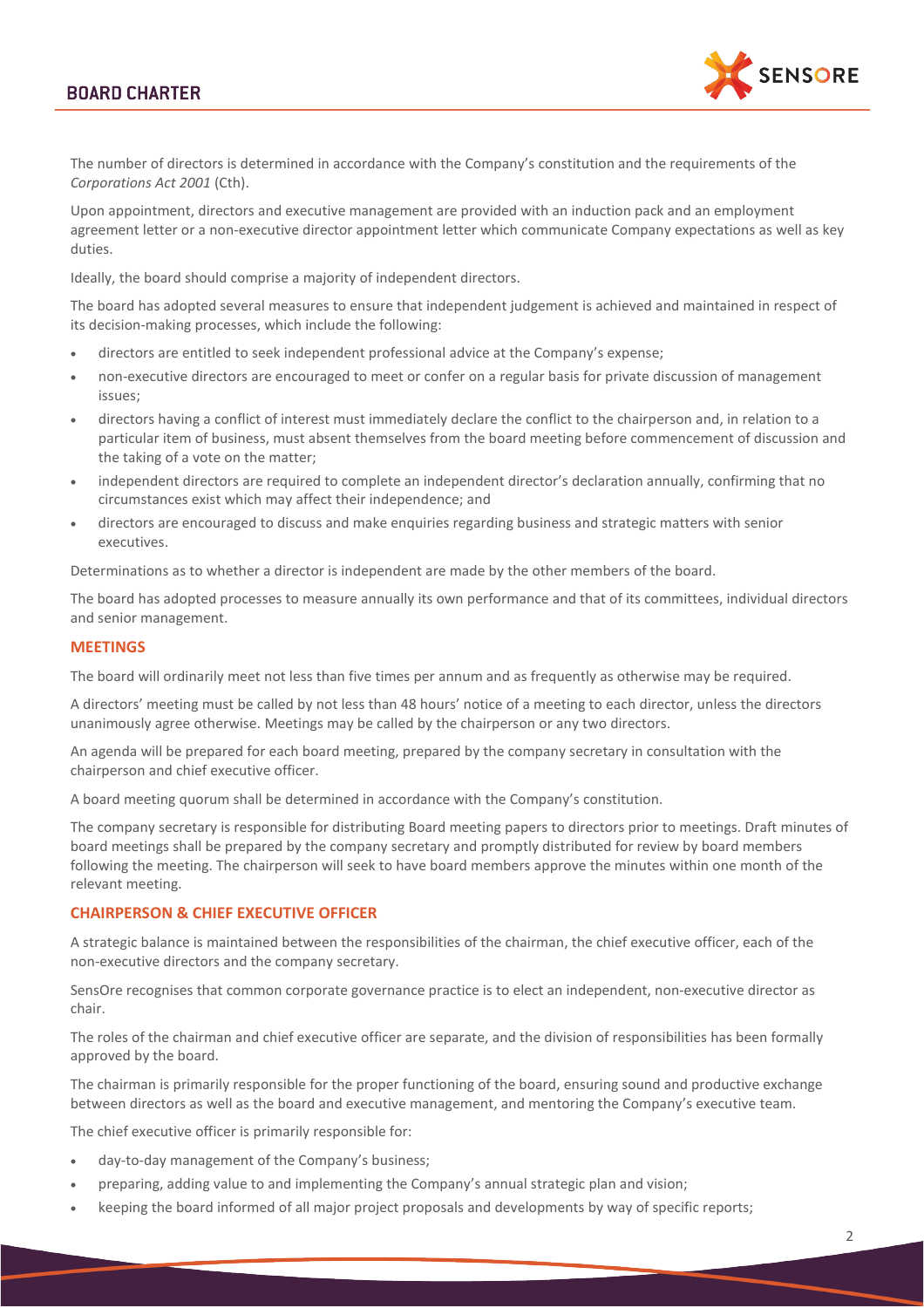# **BOARD CHARTER**



- managing and developing relations with the Company's joint venture partners and executive management of the joint ventures;
- ensuring that resource deployment is in accordance with the Company's approved business strategy and any specific directions of the board;
- the identification of material business risks and the design and implementation of strategies and systems to manage and ensure, where possible, the Company's material business risks; and
- maintaining relations with investors, analysts, brokers and advisers.

The company secretary's primary role is to support the proper functioning and effectiveness of the board. The company secretary reports directly to the board through the chairman or committee chairmen (as appropriate), however, communication between all directors and the company secretary is encouraged.

## **COMMITTEES & POLICIES**

From time to time, the board may delegate specific responsibilities to ad hoc committees.

The board has adopted a range of policies and codes to advance the strategic objectives of the Company.

Each director is bound by the Company's charters, policies and codes of conduct. The Company may, in its discretion, amend the policies from time to time and may depart from any of the policies in individual cases, where considered appropriate.

### **REVIEW**

The board will review this charter from time to time to ensure that it continues to meet the needs of the Company and the board and accords (where appropriate) with best practice standards.

### **QUESTIONS**

Any questions about this charter should be directed to the company secretary.

### **APPROVED AND ADOPTED**

This charter was approved and adopted by the board.